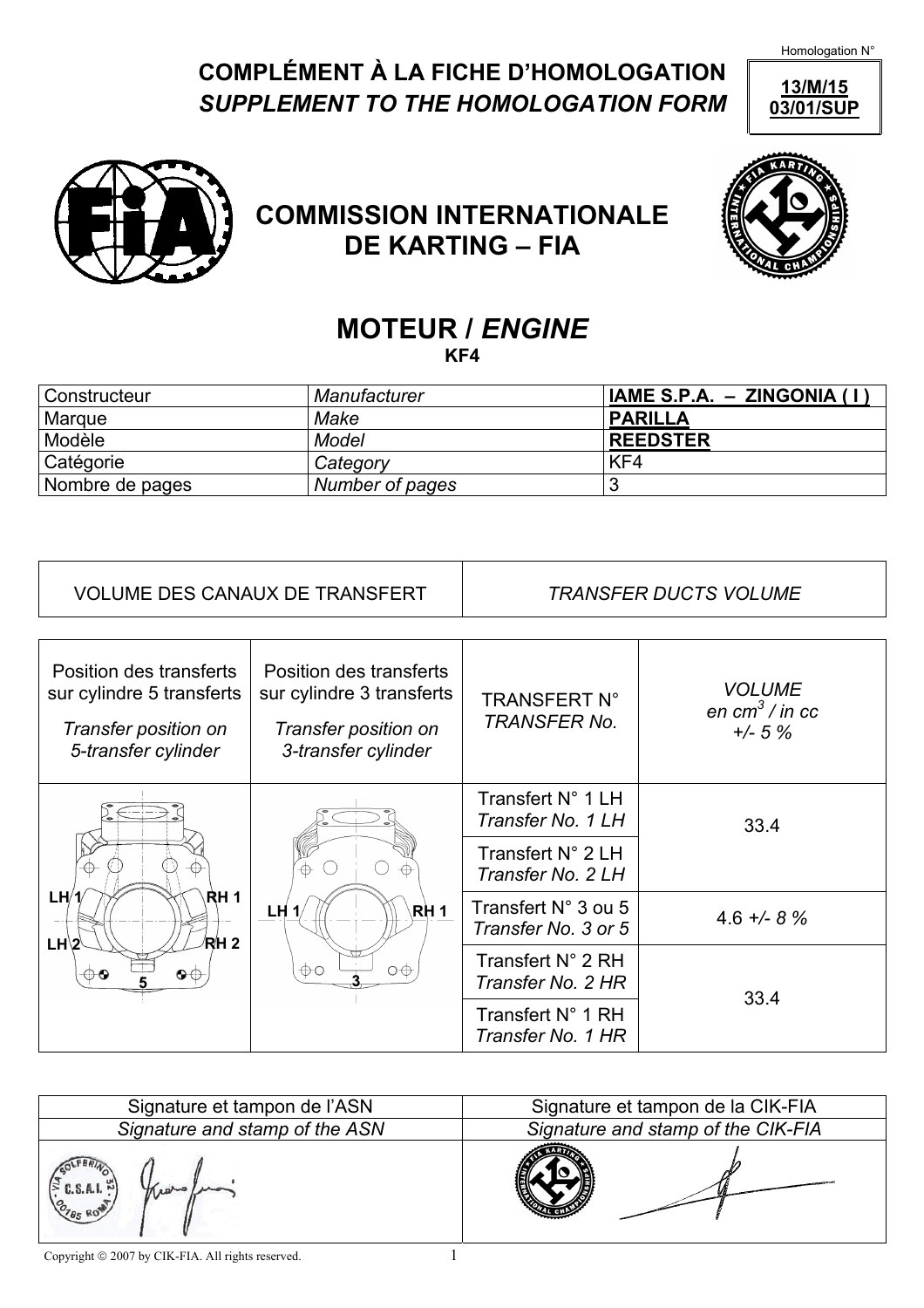Homologation N°

## **13/M/15 03/01/SUP**

| LONGUEUR DU CANAL D'ÉCHAPPEMENT                                                                                                                                                                    |                                                        | <b>EXHAUST DUCT LENGHT</b> |                                |  |  |  |
|----------------------------------------------------------------------------------------------------------------------------------------------------------------------------------------------------|--------------------------------------------------------|----------------------------|--------------------------------|--|--|--|
|                                                                                                                                                                                                    | ANGLE $\alpha$ en $l$ in $\circ$<br>$70^{\circ}$ +/-1° |                            | L minimum en / in mm<br>62 mm  |  |  |  |
| La mesure L min. sera le résultat de la valeur relevée sur le moteur de référence moins 5 mm.<br>The L min. dimension will be the result of the value taken on the reference engine minus<br>5 mm. |                                                        |                            |                                |  |  |  |
| Dessin Technique N°13                                                                                                                                                                              |                                                        |                            | <b>Technical Drawing No.13</b> |  |  |  |
| L min.<br>20<br>$\alpha$ +/-1<br>Ø20<br>в                                                                                                                                                          |                                                        |                            |                                |  |  |  |

- A : Guide-centreur se centrant par rapport au canal d'échappement par les vis de fixation du collecteur d'échappement, ayant une épaisseur totale de 20 +/- 0,05 mm et étant percé en son centre d'un trou de diamètre 5 mm, alésé H7.
- *A: Centring guide centred in relation to the exhaust duct by the exhaust manifold fixation screws, with a total thickness of 20 +/- 0.05 mm and being drilled in its centre by a hole with a 5 mm diameter, H7 bore.*
- B : Jauge de contrôle composée d'une tige de diamètre 5g6 ayant à son extrémité un rayon de 2,5 mm et d'une longueur = L  $min + 20 + 10$ .
- *B: Control gauge composed of a shaft with a 5g6 diameter having a 2.5 mm radius at its end and a length = L min + 20+10.*